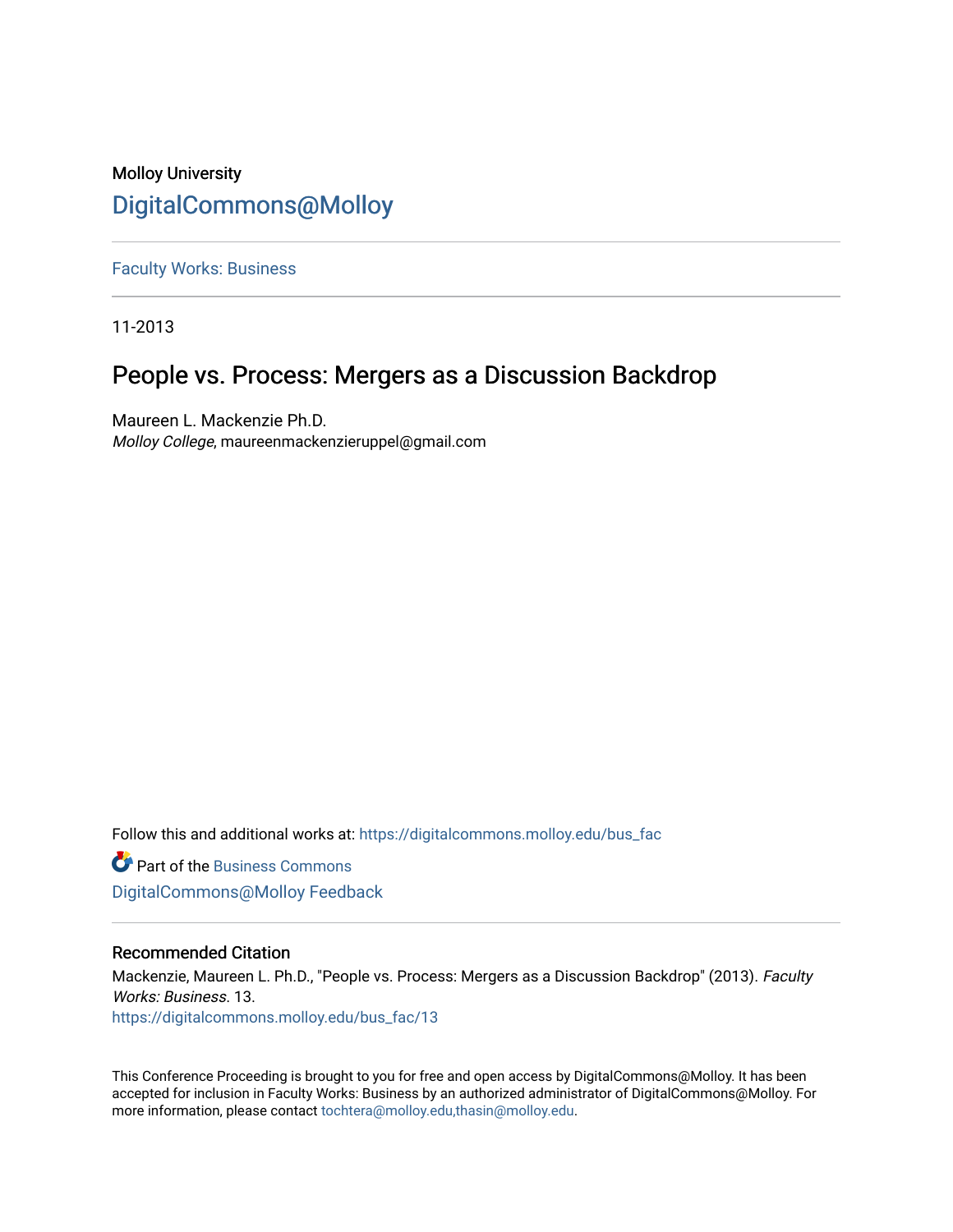# **People vs. Process: Mergers as a Discussion Backdrop**

*Maureen L. Mackenzie, Ph.D PHR* Molloy College 1000 Hempstead Ave., Rockville Centre, NY (516) 678-5000, x 6884 *mmackenzie@molloy.edu* 

#### *ABSTRACT*

The employee stakeholder has a small voice when merger or acquisition decisions are being made. This paper illuminates the human element hidden within the Merger and Acquisition process. The paper reviews workplace concepts such as trust, change leadership, communication, and employee resistance.

**Keywords:** Managing people, mergers, acquisitions, change, workplace trust, organizational culture.

#### **1 INTRODUCTION**

The process to merge two companies, or for one company to acquire another, offers management researchers an opportunity to discuss the impact on the human asset within this transaction. It is understood that organizational leaders that buy, sell, or merge companies, do so with the intention of improving the economic position of its principals (Schuler & Jackson 2001). Yet there are stakeholders that are negatively affected by a change in leadership due to a merger or acquisition (Buono & Bowditch 1989). How a company is assumed or acquired may have a positive impact on shareholders, but a negative impact on employees (Mackenzie, Penniman, & Woodsworth 2013). The opinions vary on whether a merger is desirable primarily because the financial benefits outweigh the costs (Auerbach 1988). Can a true value be calculated without considering the role of employees' knowledge and talent? Though it has been suggested that "…corporate empire builders have increasingly placed their faith in organizational growth through merger and acquisition," firms overestimate the potential economic benefit as well as the ease of combining organizations so that the resulting structure can be successful (Buono & Bowditch, 1989, 7). The discussion of people vs. process, as relates to mergers and acquisitions, is the focus of this conference paper and discussion.

#### **2 LITERATURE REVIEW**

Research findings on companies that are led by their founders reflect stronger and more stable corporate cultures (Fauchart & Gruber 2011). Acquisitions, or even a shift from being privately to publicly held, can change the leadership focus, moving the organizational mission away from the employees tightly held assumptions and beliefs; thereby damaging the intangible assets of the target business. Post-merger integration is essential, yet may focus solely on process, and not on the people. Poorly executed post-merger integration has been cited as a cause for acquisitions ending up as divestitures within two years (Buono & Bowditch 1989).

Corporate culture is a primary variable underlying the success or failure in a merger. It is comprised of layers starting at the explicit and observable *artifacts* such as banners, stories, and promotional processes, and moving deeper to less explicit levels such as *values* (Buono, Bowditch & Lewis 1985). Corporate culture is a pervasive influence on organizations and can increase or decrease the value of an organization, no different than other intangible assets, such as company reputation, customer loyalty, and analyst confidence.

Trust, fear, and security therefore become relevant topics when discussing lessons learned from the outcomes of mergers or acquisitions. These human conditions are tightly tied to the influence of change upon the culture. Change management literature offers a context within which we can better understand employee fear, trust and security issues (Deal & Kennedy 2000).

#### **Management Resistance**

If management is resistant to being acquired, then the purchasers may take the path toward a hostile take-over. As a result, the acquiring firm may go directly to the stockholders via a public tender offer. This public awareness may cause other suitors to enter the market, thereby increasing the activity and the offered price. But, if the acquiring company threatens to replace the acquired company's managers, these individuals may further resist, regardless of whether the stockholders will benefit (Ruback 1988; Shleifer & Vishny 1988).

The managers of the target firm may attempt to buy their own company and take it private. A management buy-out (MBO) is a form of acquisition; the managers borrow the money by inviting the participation of investment bankers to partner with them to buy the publicly held stock of their company. The outcome appears financially beneficial to stockholders, who earn a premium price on their stock; managers, who gain a larger equity stake in their company and retain their roles; and, investment bankers who gain both fees and a high return on their investments (Shleifer & Vishny 1988). And though managers may retain their position, they are often left with large debt payments owed to their investment banker colleagues (Mackenzie et al. 2013). The MBO restructuring "give managers greater incentives to cut costs and to budget capital more responsibly" (Shleifer & Vishny 1988, 101). This may lead managers to take action upon the company in the form of asset sales, layoffs or unprofitable operation shut-downs. The new pressure to gain efficiencies benefit the organization with a renewed profitability focus, but the security bestowed on the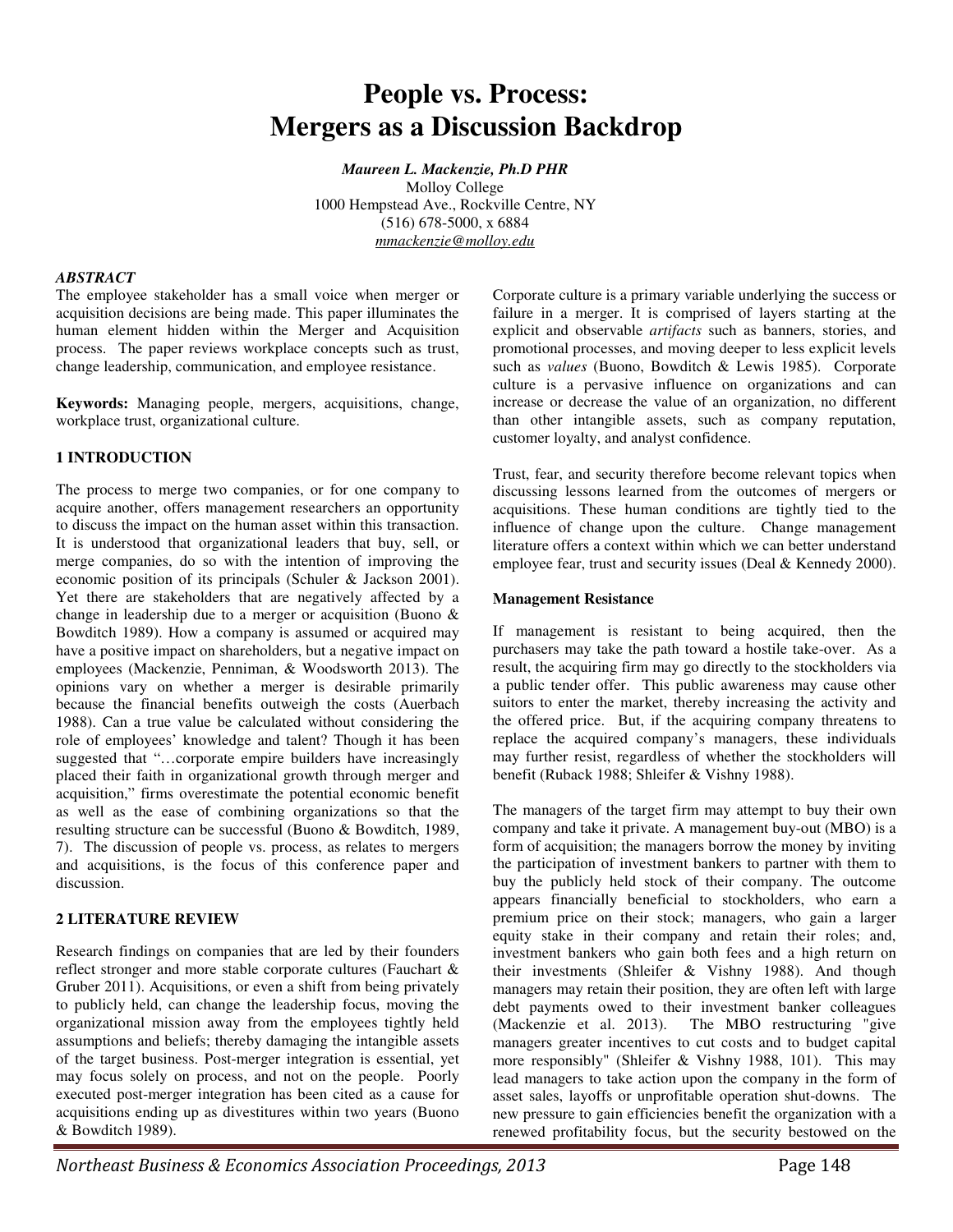managers may result in less job-security on the nonmanagement employees. This leads to the discussion and influence of workplace trust.

## **Workplace Trust**

A corporate merger or acquisition often requires company processes to be revised, communication to span company boundaries, and unfamiliar groups of employees to cooperate with management. The events related to a merger or an acquisition may have a profound impact on the people who spend their working lives in these organizations. Research has revealed that the impact of the merger or acquisition is often negative. Employees "watch co-workers get laid off, their career paths and aspirations evaporate, their cynicism increase, and their faith in their leadership diminish" (Marks 1994, vii).

Employee trust in leadership is closely tied to workplace health (Mackenzie 2010). Helliwell (2008) suggested that employees' trust in their coworkers and their managers is among the chief workplace factors that influence life satisfaction. A loss of trust will interfere with the optimization of the employees' talents (Mackenzie 2010). This can lead to the erosion of work performance, increases in turnover, and a reduction in subordinate support for managers (Merriman, Schmidt, Ross, & Dunlap-Hinkler 2004, 13). Jacobs (2008, 53) recognized that lost trust is difficult to regain. Productivity, morale, quality and the organizational culture can be hurt if managers fail to recognize that their workplace behaviors can damage their employees trust in them. (Merriman et al. 2007; Merriman et al. 2004).

Faith and trust influence the relationships among individuals and groups (Martins 2002; Helliwell 2008). Trust is necessary for individuals to effectively transfer knowledge. A significant influence upon the workplace relationship is the trust in the leader (Ballinger & Schoorman 2007). Sadly, "senior executives generally score low on employee trust" (Krell 2006, 59).

Managers in a fast moving and quickly changing workplace environment, which is the case with a corporate acquisition or merger, need to have employees trust in their ability and direction (Lufkin 2006). An essential lesson is that "trust takes a long time to build, it can be easily destroyed, and is hard to regain. Also, since breaking trust gives rise to distrust, maintaining trust requires careful attention from management" (Martins 2002, 754; Mackenzie 2010).

## **Employee Resistance to Change and the Leaders' Role**

The social identity of the employee with the workplace allows the employee to understand his or her role and to function effectively (Fauchart & Gruber 2011). Employees will reject, interpret, and even distort information based on these beliefs and mental models. Anger and insecurity can emerge when these models and symbols are altered without proper justification (Marks 1994, 34; Deal & Kennedy 2000, 157). Organizational *change* within a healthy work environment is viewed as "a path to a known state: something discreet, with

orderly, incremental and continuous steps … It may cause some disruptions and require some adaptations, but its discrete nature allows people to know exactly what to expect and lets them get on with their lives inside and outside the organization" (Marks 1994, 17). A *transition* "is a path to an *unknown* state … transition poses a break from the past … adapting to transition is much more psychologically taxing than is adapting to change" (Marks 1994, 18). Clearly, this *is* the situation with either a merger or an acquisition.

A merger or acquisition involves stakeholders, whom will respond *differently* to the transition required of a merger. An external stakeholder with solely economic ties, such as a shareholder, may never experience the psychological stress of the transition. Yet, internal employee stakeholders will bring their "personal needs to the organization in which they work" (Carson 1999). For many workers, including lower-level managers, "change is neither sought after nor welcomed. [Rather] it is disruptive and intrusive" (Strebel 1996). And, unfortunately, employees tend to view change with suspicion and negativity, until they are prepared to think otherwise (Conner 1993). The employee stakeholder is most directly influenced because "the merger is a source of high uncertainty and reduced job security," which may damage the economic value of the merger because of the employee's resistance (Fitzgibbon & Seeger 2002, 47). When two companies merge, "radically innovative change" may be especially intimidating to long-term employees and will lead to the greatest resistance (Carson 1999).

After a merger or acquisition the communication style of leaders must help employees revise their mental models so that changing products, processes and practices are accepted as good and necessary. Employees need security to permit predictability to reenter their workplace lives (Vlamis 1999, 14-15). Only then, if successful, will the culture adapt (Deal & Kennedy 2000, 158). If possible, employees' should be actively involved in the change process (Kim & Mauborgne 2003, 128). If change occurs without any frontline employee involvement, they will judge their managers more severely (Strebel 1996). If leaders are not able to persuasively espouse and support an explanatory vision for the transition, then "the force of the old culture can neutralize and emasculate a proposed change" (Deal & Kennedy 2000, 158) with strategically valuable decisions being undermined (Woodward & Hendry 2004, 159).

## **3 THE CASE OF BENQ-SIEMENS**

The case of BenQ's acquisition of Germany's Siemens mobile phone division illustrates a failure that is attributed to both communication and culture (Cheng & Seeger 2012). The acquisition created the fourth largest mobile phone brand, BenQ-Siemens. After losing 500 million Euros, Taiwan-based BenQ sought bankruptcy protection one year after the acquisition. Culture and communication are intimately connected, yet these organizations did not sufficiently consider these variables. Substantially different in their cultural roots, one represented the Oriental Confucian culture, which values tradition, perseverance, and social obligations (Hofstede 1994)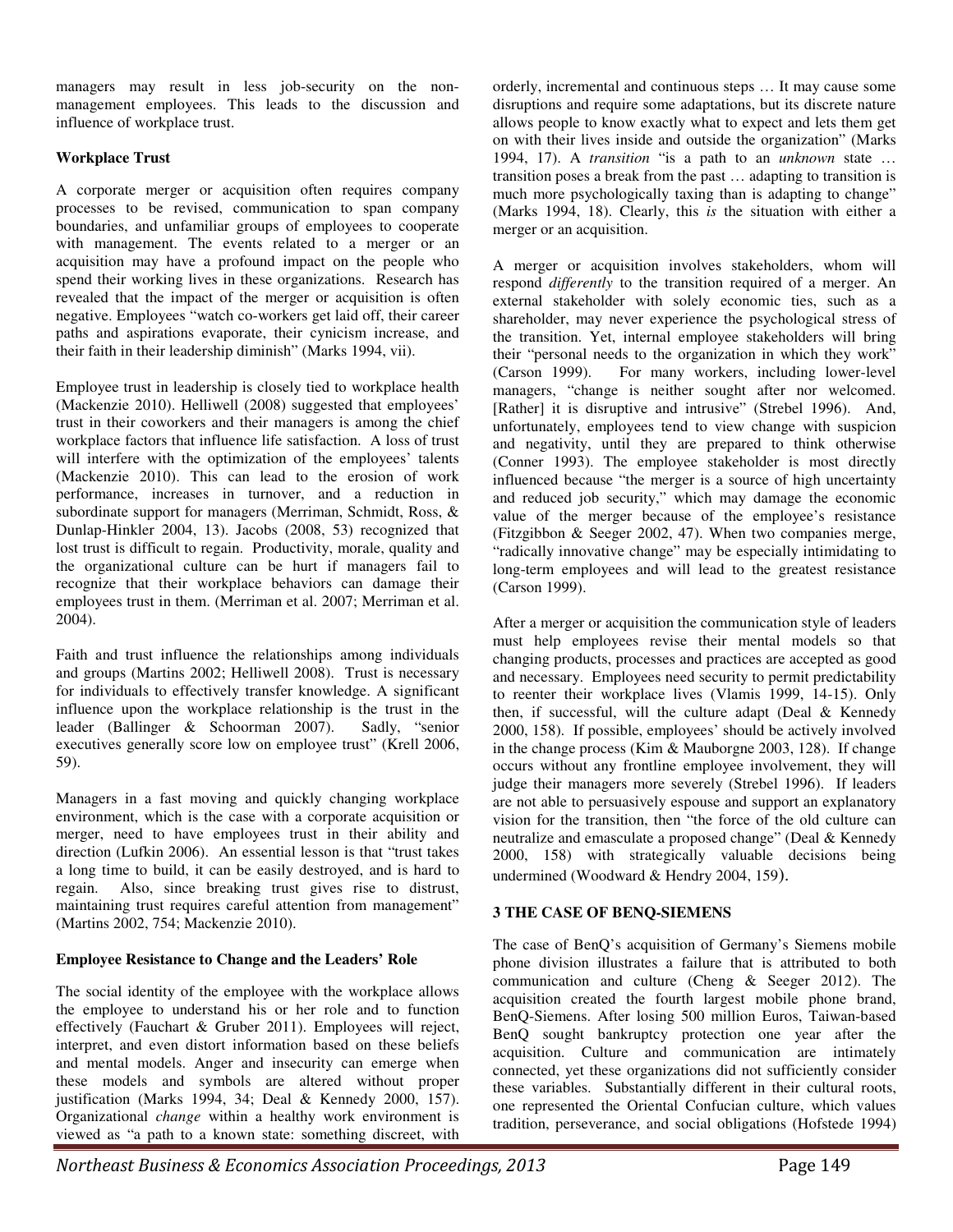and the other the Germanic European culture, strongly focused on a strong work ethic leaning to the engineering viewpoint (Cheng and Seeger 2012, 120; Hofstede 1994, 12). BenQ is of a collective culture and Siemens of a highly individualistic culture. Another influential cultural difference is how the employees view their relationship to their superiors. The Asian culture has a very high power distance, respectful and obedient, whereas the German culture is lower in the power distance dimension, viewing the manager role as equal to the worker (Hofstede 1994).

A key factor cited in the failure of this acquisition was the management decisions emerging from the collectivist Taiwanese culture. With a view toward maintaining harmony, the BenQ chairman retained the Siemens division executive leader, Clemens Joos, along with 2800 research employees, believing that the result would be a cooperative and smooth transition (Cheng & Seeger 2012, 120); but the BenQ chairman realized his mistake in not replacing the leadership after the acquisition, which would have allowed for a rapid, less obstructed restructuring. The German individualist culture places the workers' families over the collective good of the workplace community and organizational goals. Also, the role of leadership as perceived by BenQ, with a strong respect for the authority of management, was not consistent with the German culture, where labor unions are strong, vacations are plentiful, and no one works on the weekend. BenQ's need to heavily cooperate with labor unions was an unplanned bump in a much damaged road.

Fear and suspicion clouded the merger and caused the Siemens workers to distrust their new leaders viewing them as incompetent; totally unprepared to assume their role in the German market. Additionally, the Siemens workers felt that the German executives had betrayed them, knowing that BenQ could not save the division. The workers accused the German executives of abandoning them to avoid the traditionally large payoffs expected by workers when jobs are lost (Cheng and Seeger 2012). Furthermore, the weak communication from the German leaders in the early stages of the acquisition, leading to the transition to BenQ, created severe uncertainty and distrust, stress and turnover. BenQ, having the greater reason to comfort the employees, did little to establish strong internal communication processes that may have reduced the fear and uncertainty. Post-acquisition new business strategies were being introduced with the intent of rescuing the company; but, communication was confusing and inconsistent. "The organization should never have assumed that the employees would understand why these transitions and changes were taking place. Poor communication only confuses employees and undermines top-down implementation" (Cheng & Seeger 2012, 123).

As failure became inevitable, the collective culture to avoid shame, not for oneself, but for the group, led BenQ's senior leader to take full public responsibility for the failure, intentionally preserving the reputation of others. "Thus, with respect to Lee's long-term leadership, directors at BenQ rejected Chairman Lee's resignation" (Cheng & Seeger 2012, 125). This case provides value lessons pertaining to communication before, during and after an acquisition as well as the severe, at times unseen, influence of cultural differences.

## **4 THE CASE OF DAIMLER-CHRYSLER AG**

The second case, which illustrates the intent of leadership to effectively optimize communication before, after and during a merger, is that of Chrysler Corp. in its merger with Daimler Benz. The failure provides a lesson that employees require an alignment in the cultural artifacts; what is espoused must also be enacted. The espoused values will be tested as leaders' behaviors reflect their true intent.

Chrysler Corporation and Daimler Benz appeared to be a merger of equals; they produce similar products within the same industry and are of similar size. The announcement of the merger in May 1998 communicated a collaboration that would result in an organization, Daimler-Chrysler AG, with a "truly global reach" (Fitzgibbon & Seeger 2002, 47). It was only a few years earlier in 1993 that had the Chrysler CEO, Robert Eaton, articulating the desire for the company to "stay healthy" and focus on "nuts and bolts" management. He stated that he would be the first chairman to "never lead a Chrysler comeback" (Marks 1994, 209). Yet, it was Robert Eaton who partnered with Daimler chief executive, Jurgen Schrempp, on the "explanatory and justificatory discourse ... directed to external audiences, primary shareholders, internal audiences, employees as well as dealers ... designed to primarily overcome resistance to the creation of this new global corporation" (Fitzgibbon & Seeger 2002, 40). But a year after the merger the Chrysler group revealed a drop in both sales and market share. Prior to the merger Chrysler held 16.1% of the American auto industry reporting a 20% sales increase over prior year. The year later revealed a drop of 4% in sales and a market share of 15%. Two years post-merger showed a further reduced market share of 13.6%. January 2001 had Daimler-Chrysler AG announcing an elimination of 26,000 jobs in its Chrysler group along with a major restructuring (Fitzgibbon & Seeger 2002). So, what happened, and what can be learned?

As in the BenQ-Siemens case, the influence of culture was under estimated. Both companies' communication content had to reduce the doubt that major stakeholders had in this merger; each stating that the ability to gain a global presence would not have been realized without this merger. The sequence of public awareness for the merger started on May 5th with "leaked news of the potential Daimler Benz-Chrysler merger," followed by a Chrysler Corp. released statement on May 6th confirming that discussions were taking place, and an announcement of the merger in London on May 7th 1998 (Fitzgibbon & Seeger 2002, 44). To manage the doubt, three communication speaking points were established and frequently repeated: (1) the companies formed a perfect fit due to the complementary strengths, no overlap, and common cultural mission. (2) The creation of a global entity as the result of economies of scale, yet the retention of each company's markets and unique brands. (3) A voluntary marriage of equals, which reinforced that "Chrysler would be allowed to maintain its uniqueness" even though the